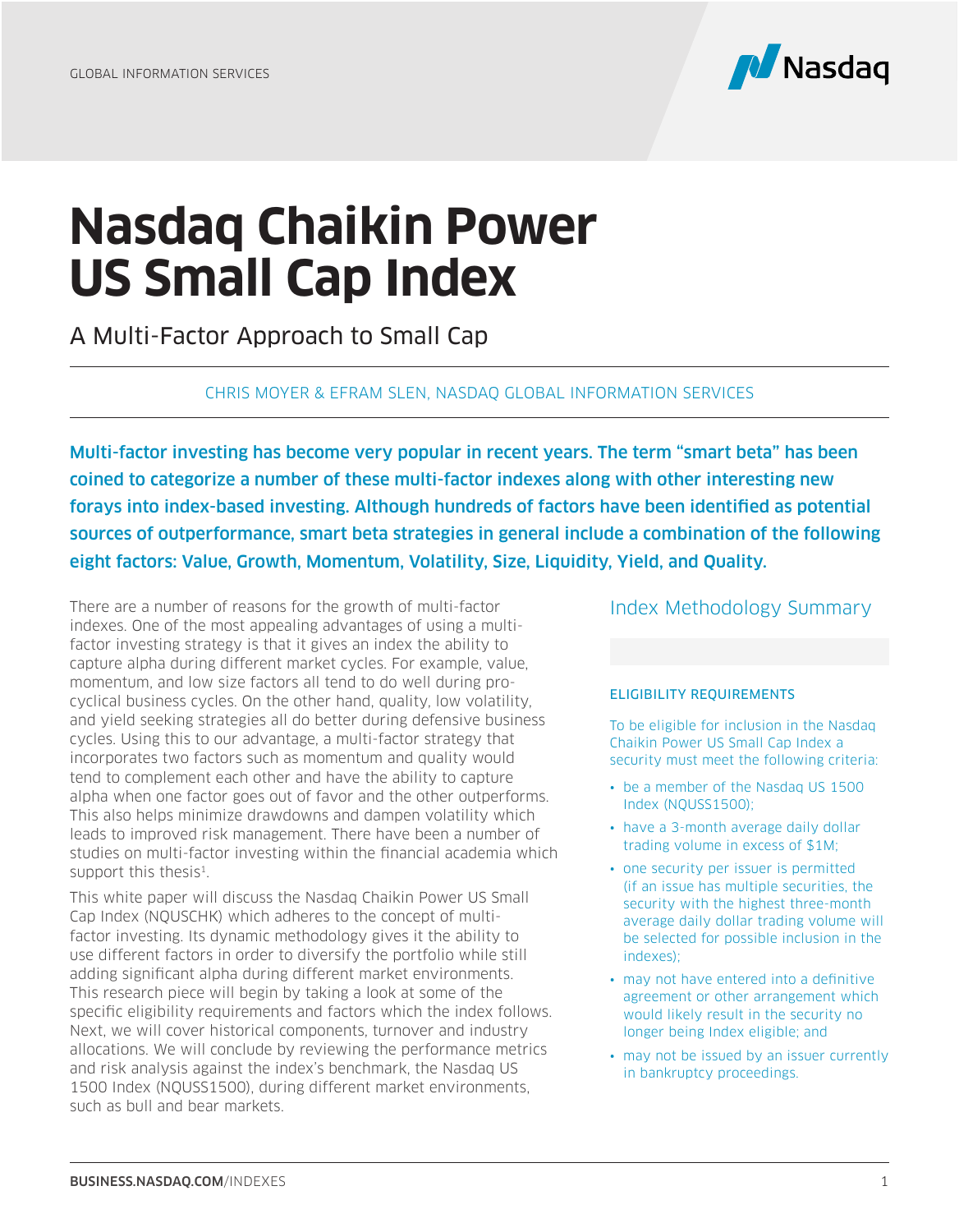# **Factors**

All eligible securities in the Nasdaq US 1500 Index are evaluated using the Chaikin Power Gauge rating, a 20 factor model with Value, Growth, Technical and Sentiment factors. The Chaikin Power Gauge ratings are calculated annually in March for each member of the Universe based on market data through the end of February. To be included in the Index, a security must have a Power Gauge ranking of at least 90 (meaning its rating is better than 90% of the securities in the Universe). Alternatively, a security will be included in the Index if its Chaikin Power Gauge ranking is great than 70 AND it ranks in the lowest quintile (bottom 20% of the Universe) based on its Price to Sales value. The resulting Index will typically consist of 200 to 350 Index securities. There are no sector constraints placed on the Index.

Each security receives a score for each of the 20 factors in the Chaikin Power Gauge Model. The factors are grouped into 4 groups where the scores are weighted by the group weight. The mapping of the factors to the groups and the weights on each group are as follows:

#### **Value (Financials) (35%)**

- Long Term Debt to Equity Ratio: Total long term debt divided by total common equity, latest quarter
- Price to Book Value Ratio: Current price divided by book value per share, latest quarter
- Return on Equity: Income available to common stockholders as a percentage of total common equity, trailing 12 months
- Price to Sales Ratio: Market Cap + long term debt divided by sales, trailing 12 months
- Free Cash Flow: Net free cash flow relative to Market Cap, latest quarter

#### **Technical (15%)**

- Price Trend: Ratio of closing price to 200 day exponential average
- Price Trend Rate of Change: 42 day change in divergence from 200 - day exponential average
- Chaikin Money Flow: Chaikin Money Flow persistency of accumulation, 6 months
- Relative Strength vs. Market: 6-month price performance relative to S&P500
- Volume Trend: Ratio of 30 day to 90 day average daily volume

#### **Growth (Earnings) (20%)**

- Earnings Growth: Weighted average of 3 5 year EPS growth
- Earnings Surprise: Weighted average of recent quarterly EPS surprises
- **Earnings Trend**: EPS %change, trailing 12 months
- Projected Price to Earnings Ratio: Current price / mean analyst EPS estimate, next fiscal year
- Earnings Consistency: EPS consistency, recent and projected fiscal years

#### **Sentiment (Experts) (30%)**

- Earnings Estimate Trend: 13 week change, mean analyst EPS estimate , next fiscal year
- Short Interest: Short Interest divided by shares outstanding, previous month
- Insider Activity: Net shares purchased by company insiders, previous 6 months
- Analyst Ratings: 4 week change, average analyst rating
- Industry Relative Strength: 6 month performance of stock's Industry relative to market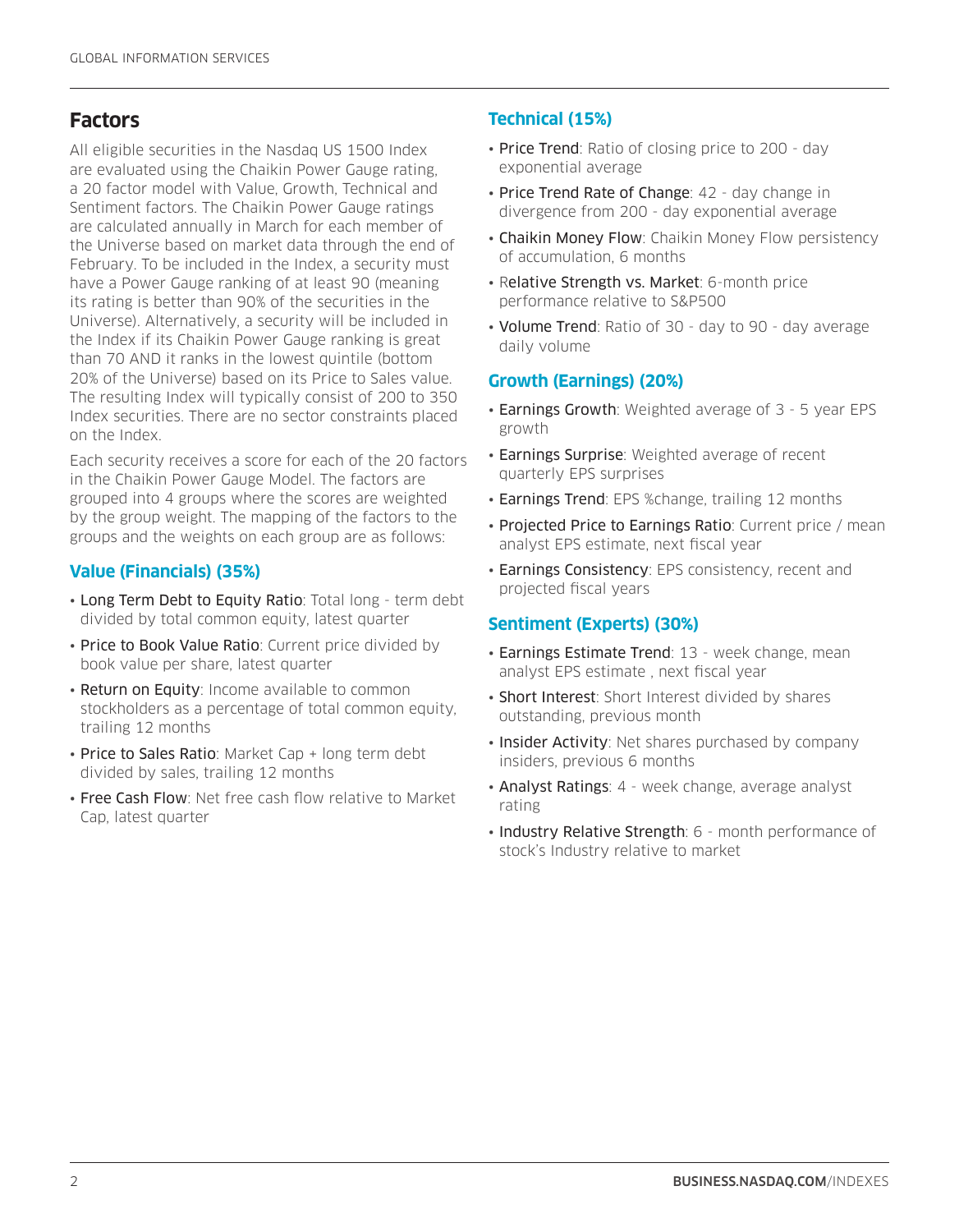#### **Historical Number of Components**

The Index has averaged 270 components per year historically with the most recent rebalance in April 2018 coming in at a slightly lower 219 components. The universe of securities that is reviewed each year is a consistent 1500 and after all of the factor screens that go into the methodology, the index has resulted in about 1/6 of the pool. Annual turnover has been approximately 55% one-way. This means that every year around 45% of the companies stay in the index with the remaining 45% transitioning to new companies. All index components are set to equal weight as of the annual reconstitution date and are allowed to deviate throughout the subsequent 12 months based on market price movements.



#### **Industry Allocation**

As can be seen in the graph below, the Nasdaq Chaikin Power US Small Cap Index has very strong diversification among the ICB industries.



Comparing this to its benchmark, the Nasdaq US Small Cap 1500 Index, NQUSS1500, you can see that the Chaikin Index has some variation, though it still covers the industries in similar proportions historically.

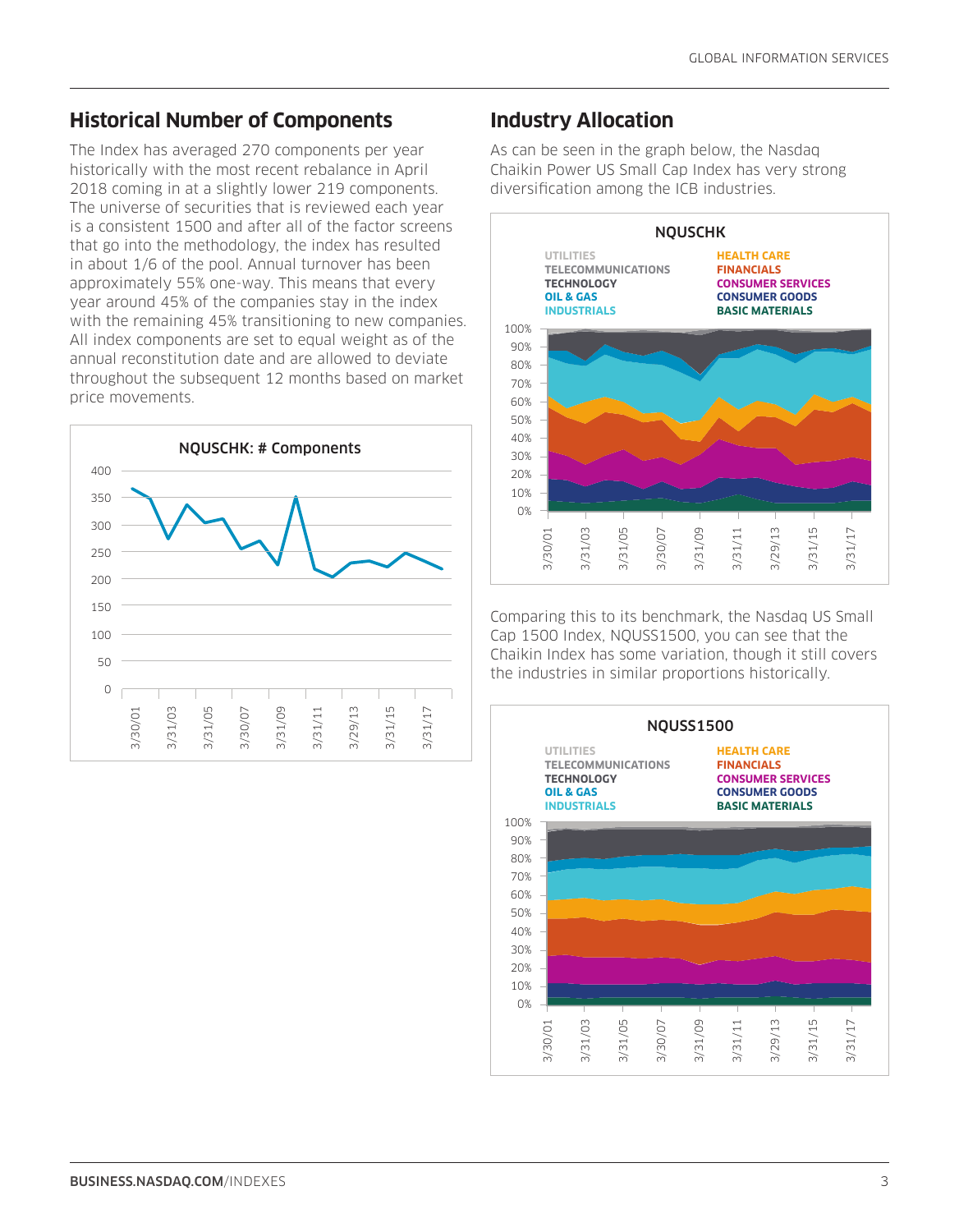#### **Annual Rebalance**

The majority of the factors underlying the Chaikin Power Gauge® are longer term in nature. For example, factors that are included in the Value component, such as Price-to-Book and Free Cash Flow, as well as the Growth component, such as Earnings Consistency and Earnings Surprises, tend to have a longer term focus relative to Technical factors. These Value and Growth factors as well as select Sentiment factors, such as Insider Activity, combined receive a higher weight within Chaikin Power Gauge. Due to this methodology, the Index lends itself better to a longer term mindset. In turn, having the index rebalance on an annual basis is the most ideal frequency as it may allow the selected constituents the appropriate timeframe necessary to reach their true investment potential as indicated by the Chaikin Power Gauge. The annual rebalance also reduces turnover, because excessive turnover could lead to significant trading costs when tracking the index.

## **Performance**

Now that we have a firm understanding of the methodology along with some additional background on the index, we will take take a look at some performance numbers as well as general risk metrics for the Nasdaq Chaikin Power US Small Cap Total Return Index (NQUSCHKT) vs. the Nasdaq US 1500 Total Return Index (NQUSS1500T). This will allow us to get a better grasp on the advantages associated with the Nasdaq Chaikin Power US Small Cap Index. Furthermore, the vast time span we will use (3/30/2001 – 3/29/2018) will allow us to capture performance through a number of market cycles.

#### **Standardized Performance/Risk (3/30/2001 – 3/29/2018)**



The above chart compares the performance of each index beginning on 3/30/2001. Although both indexes had somewhat similar performance during the first few years of our study, NQUSCHKT began to separate itself during March 2003. Furthermore, one of the important tendencies to point out is the impressive performance NQUSCHKT has displayed since the end of the financial crisis.

In terms of performance statistics, NQUSCHKT gained 1212% on a cumulative basis while NQUSS1500T gained 513%. On an annualized basis, NQUSCHKT posted a 16% return with 25% annualized volatility compared to NQUSS1500T with an 11% return and 23% annualized volatility. The significant outperformance of NQUSCHKT with basically the same level of annualized volatility demonstrates the added benefit of using a multifactor index that is systematic in nature.

|                         | <b>NOUSCHKT</b> | <b>NOUSS1500T</b> |
|-------------------------|-----------------|-------------------|
| Cumulative              | 1212%           | 513%              |
| Annualized              | 16%             | 11%               |
| Volatility (Annualized) | 25%             | 23%               |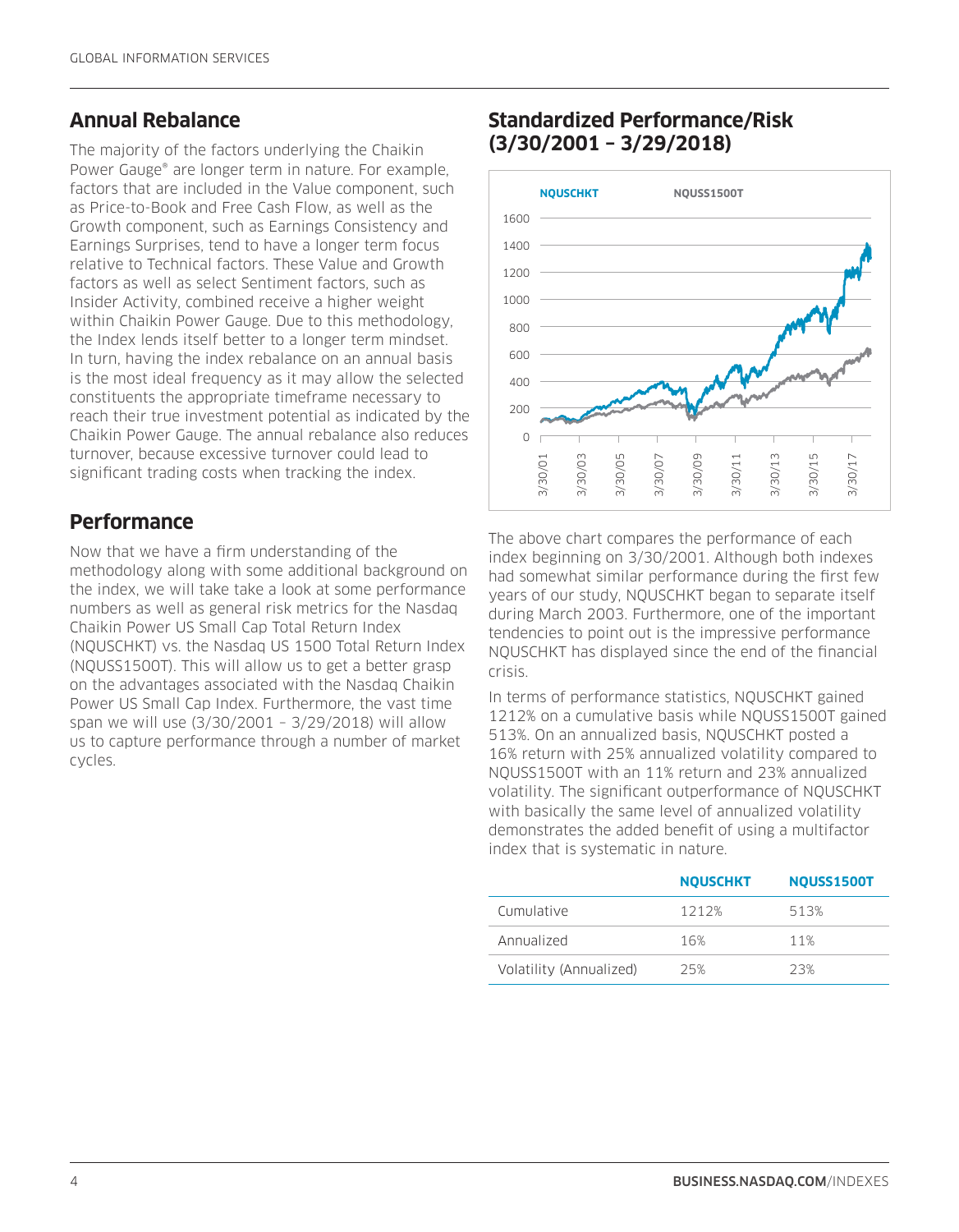## **Calendar Year Performance/Risk (12/30/2001 – 12/29/2017)**

We also analyzed the returns using year end dates from 2001 to 2017 (12/31/2001 – 12/29/2017). Later on in this piece we will dive into how each index performed during bull and bear markets, but for now this gives us a decent idea on what years the outperformance or underperformance was present. Both indexes saw the largest year over year gains in 2003 (NQUSCHKT: 69%, NQUSS1500T: 51%), while experiencing the largest losses in 2008 (NQUSCHKT: -34%, NQUSS1500T: -37%). In terms of losses, it's not surprising the largest came in 2008 during the financial crisis. The year which saw NQUSCHKT outperform NQUSS1500T by its largest amount was also in 2003 (69% vs. 51% or 18% relative outperformance). Furthermore, our table below helps confirm what we mentioned above regarding the outperformance of NQUSCHKT starting to pull away in 2003. It also displays the same type of characteristics during the time period after the financial crisis ended in 2009.

|      | <b>NQUSCHKT</b> | <b>NQUSS1500T</b> |
|------|-----------------|-------------------|
| 2002 | $-6%$           | $-17%$            |
| 2003 | 69%             | 51%               |
| 2004 | 30%             | 21%               |
| 2005 | 13%             | 8%                |
| 2006 | 26%             | 19%               |
| 2007 | $-6%$           | 1%                |
| 2008 | $-34%$          | $-37%$            |
| 2009 | 60%             | 43%               |
| 2010 | 32%             | 31%               |
| 2011 | $-7%$           | $-5%$             |
| 2012 | 24%             | 19%               |
| 2013 | 54%             | 39%               |
| 2014 | 8%              | 6%                |
| 2015 | $-1%$           | $-5%$             |
| 2016 | 35%             | 24%               |
| 2017 | 13%             | 15%               |

## **Rolling Performance of NQUSCHK vs NQUSS1500**

In the chart below, we look at the rolling 36-month performance, measured monthly, of the Nasdaq Chaikin Power US Small Cap Index vs the Nasdaq US 1500 Index. As one can see, NQUSCHK has consistently outperformed NQUSS1500. In fact, NQUSCHK has done so 97% of the time, since the beginning of the back-test (as of 3/31/18). By viewing NQUSCHK's performance on a rolling basis, it provides a fuller return history and a deeper perspective on the index's returns stacked up at any point in time, not just through the latest month or quarter-end. For example, an index's current trailing three-year return spans just one discrete period. With rolling performance, however, an investor can look back 10 years or longer to see how a particular index has performed in every three-year period throughout its relevant history, encompassing a wider range of market types.

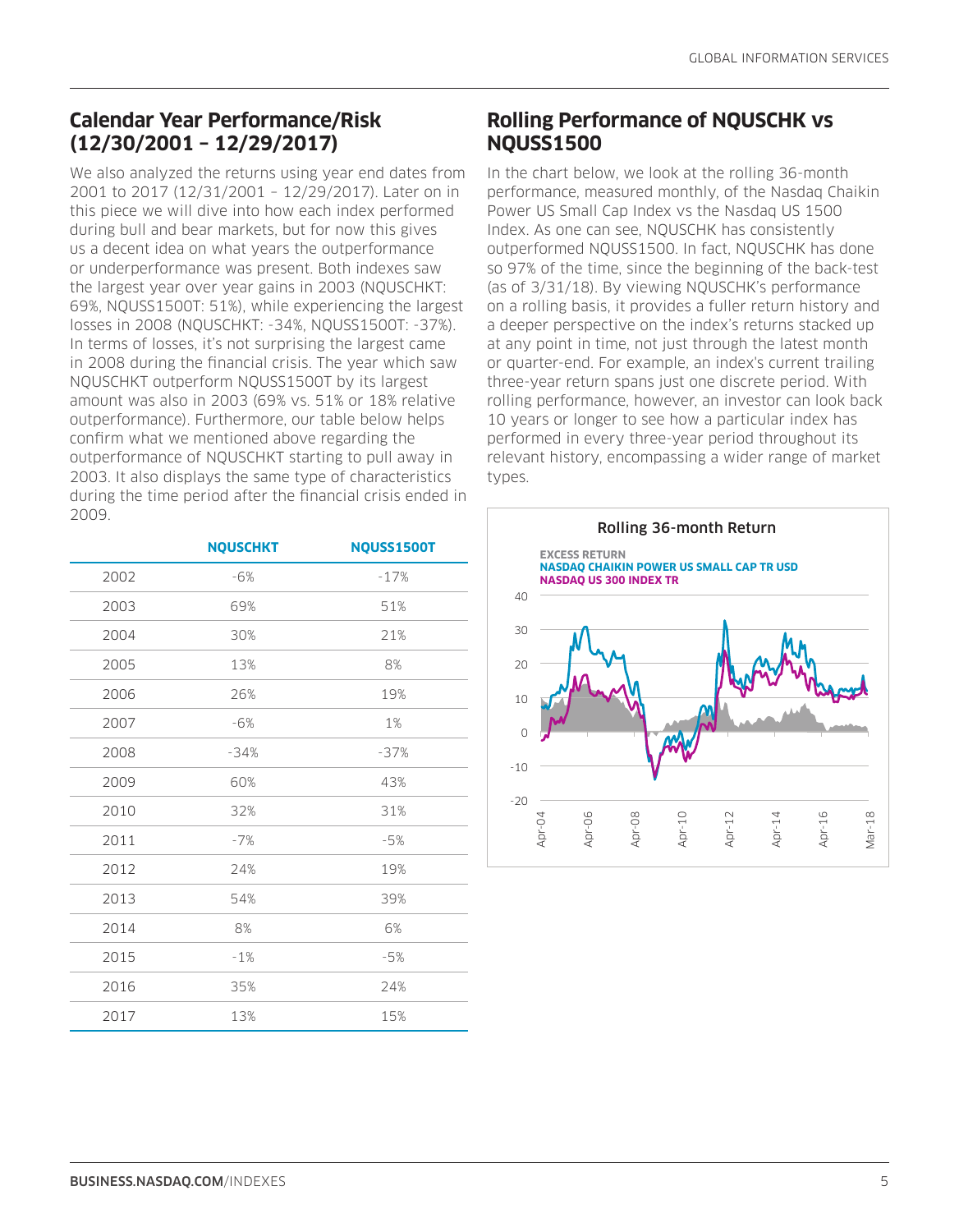#### **Performance during Bull Markets vs. Bear Markets**

Gaining perspective on how each index performed during specific bull and bear markets helps get an idea on the risk management and ability to limit drawdowns during periods of heightened volatility. Below we analyze a number of time periods which are typically considered either a bull or bear market (as well as bear market corrections). In the five bear market time frames we studied, the first period, the financial crisis,  $(10/10/07 - 3/9/2009)$  saw the largest declines for both indexes. The returns for each index were fairly close during each bear market, with the difference being as narrow as  $1\%$  (11/3/15 - 2/11/16) and as wide as 4% (10/10/2007 – 3/9/2009).

 The story is far different when analyzing the bull market time periods. The first bull market period we studied was between 10/9/2002 – 10/9/2007 which saw NQUSCHKT (+280%) outperform NQUSST1500 (+214%) by a fairly wide margin of roughly 66 percentage points. The next time frame was between 3/10/2009 and 4/22/2010 which saw NQUSCHKT gain 187% while NQUSST1500 climbed 125%. Regarding the final three bull market periods, performance during two of them was much closer in comparison. However, the longest time frame out of the three (10/4/2011 – 5/20/15) confirms significant outperformance of NQUSCHKT (+149%) over NQUSST1500 (+111%). The most obvious theme which stands out is the ability of NQUSCHKT to limit losses during bear markets but has the ability to let the winners ride during bull markets.

| <b>BEAR MARKETS</b> |                 | <b>NOUSCHKT</b> | NQUSST1500    |
|---------------------|-----------------|-----------------|---------------|
| <b>START DATE</b>   | <b>END DATE</b> | <b>RETURN</b>   | <b>RETURN</b> |
| 10/10/2007          | 3/9/2009        | $-63%$          | $-59%$        |
| 4/23/2010           | 7/2/2010        | $-21%$          | $-18%$        |
| 4/29/2011           | 10/3/2011       | $-33%$          | $-30%$        |
| 5/21/2015           | 8/25/2015       | $-10%$          | $-12%$        |
| 11/3/2015           | 2/11/2016       | $-19%$          | $-20%$        |

| <b>BULL MARKETS</b> |                 | <b>NQUSCHKT</b> | <b>NQUSST1500</b> |
|---------------------|-----------------|-----------------|-------------------|
| <b>START DATE</b>   | <b>END DATE</b> | <b>RETURN</b>   | <b>RETURN</b>     |
| 10/9/2002           | 10/9/2007       | 280%            | 214%              |
| 3/10/2009           | 4/22/2010       | 187%            | 125%              |
| 7/6/2010            | 4/28/2011       | 52%             | 47%               |
| 10/4/2011           | 5/20/2015       | 149%            | 111%              |
| 2/12/2016           | 3/29/2018       | 71%             | 66%               |

## **Performance Statistics (3/30/2001 – 3/29/2018)**

The below table displays a number of ratios that are often looked at in terms of risk management for a portfolio. Just to point a few of the more well know metrics. The Sharpe Ratio for NQUSCHKT (0.67) was higher than NQUSS1500T (0.48). The max drawdown stats, which both occurred during the financial crisis, were -64% and -60%. The information ratio, typically described as a ratio of portfolio returns above a given benchmark to the volatility of excess returns (otherwise known as Tracking Error) measures an index or portfolio managers ability to generate excess returns. The consistent outperformance of NQUSHCHKT over NQUSS1500T puts the IR for the index at 0.95. The excess return2 of NQUSHCKT over NQUSS1500T is 50%. Lastly, the up capture/down capture ratios for NQUSCHKT are 1.06 and 1.02, respectively.

|                    | <b>NOUSCHKT</b> | <b>NQUSS1500T</b> |
|--------------------|-----------------|-------------------|
| Sharpe Ratio       | 0.66            | 0.48              |
| Max Drawdown       | $-64.47%$       | $-59.61%$         |
| Information Ratio  | 0.95            | N/A               |
| Alpha              | 45.19%          | N/A               |
| Up Capture Ratio   | 1.06            | 1                 |
| Down Capture Ratio | 1 02            | 1                 |

A few other statistics to look at which provide additional value add are Beta and Correlation. Beta is typically thought of as a measure of systematic risk. In other words, it's thought to represent a portfolio's tendency to respond to swings in the market (or vs. a given benchmark). A beta of 1 is representative of moving in sync with the market. A beta of greater than one typically indicates a security or portfolio's price is perceived as more volatile than the market, while the opposite holds true for a beta of less than one. The beta of NQUSCHKT vs NQUSS1500T is 1.04, while the correlation between the two stands at 0.98

## **Hit Rate: Monthly (3/30/2001 – 3/29/2018)**

We used monthly returns through our time period studied in order to gather information to form a "hit rate", or the % (on a monthly basis) one index outperformed the other. NQUSCHKT won the battle by winning 56.9% of the time vs. NQUSS1500T only 43.1%.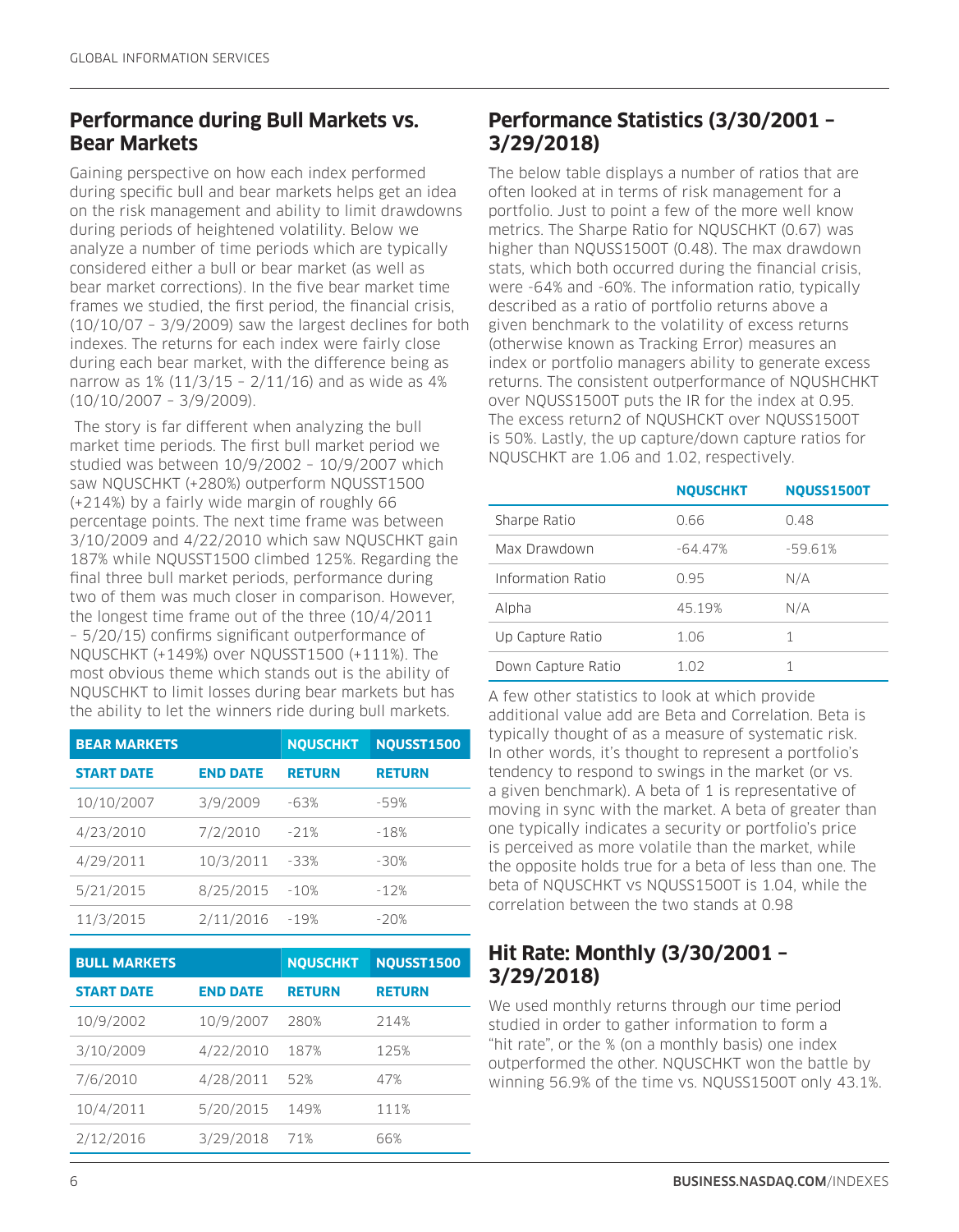# **Hit Rate: % of Stocks with Positive Returns in NQUSCHK vs NQUSS1500**

The below table tells us the % of stocks in each index that netted a positive return for the respective time periods back to the beginning of the back-test in 2001. NQUSCHKT had its highest percentage (95%) of stocks in positive territory in the 3/31/03 – 3/31/04 year; NQUSS1500T also had its highest percentage of stocks in positive territory during this time window (92%). The lowest percentage for both indexes occurred during the financial crisis, not surprisingly, between 3/31/08 – 3/31/09 (NQUSCHKT at 8%; NQUSS1500T at 10%). The table below denotes that over the past 17 years, NQUSHCKT had a higher % of stocks performing in positive territory than NQUSS1500T 76% of the time (13 years). In the four years where NQUSCHKT did not have a higher %, two of the four NQUSCHKT had the same % of stocks performing in positive territory and the other two had less. In the last six years, NQUSCHKT had higher % of stocks performing in positive territory other than the most recent period.

|                     | <b>NQUSCHKT</b> | <b>NQUSS1500T</b> |
|---------------------|-----------------|-------------------|
| $3/31/01 - 3/31/02$ | 77%             | 66%               |
| $3/31/02 - 3/31/03$ | 22%             | 19%               |
| $3/31/03 - 3/31/04$ | 95%             | 92%               |
| $3/31/04 - 3/31/05$ | 70%             | 51%               |
| $3/31/05 - 3/31/06$ | 70%             | 68%               |
| $3/31/06 - 3/31/07$ | 56%             | 50%               |
| $3/31/07 - 3/31/08$ | 22%             | 22%               |
| 3/31/08 - 3/31/09   | 8%              | 10%               |
| $3/31/09 - 3/31/10$ | 88%             | 86%               |
| $3/31/10 - 3/31/11$ | 69%             | 69%               |
| $3/31/11 - 3/31/12$ | 37%             | 40%               |
| $3/31/12 - 3/31/13$ | 71%             | 63%               |
| $3/31/13 - 3/31/14$ | 79%             | 73%               |
| $3/31/14 - 3/31/15$ | 63%             | 54%               |
| $3/31/15 - 3/31/16$ | 37%             | 33%               |
| $3/31/16 - 3/31/17$ | 80%             | 75%               |
| 3/31/17-3/31/18     | 59%             | 54%               |

# **Performance Attribution by Industry**

To conclude our performance analysis, we will take a look at which ICB Industries within the NQUSCHKT Index have helped drive performance on a yearly time frame over the past three years before each respective rebalance period.

Below is a brief snapshot of the total net performance for each industry from 4/1/17 – 3/29/18. Industrials and Consumer goods were the top performers, notching gains of 7%.



The next chart shows total net performance for each industry from 4/1/16 – 3/31/17. Basic materials led the way with a gain of 52%, while Telecommunications lagged with a decline of (-47%). Other strong performers were Industrials (+31%) and Financials (+27%). Both Utilities and Oil & Gas saw small declines of 3% and 5%,